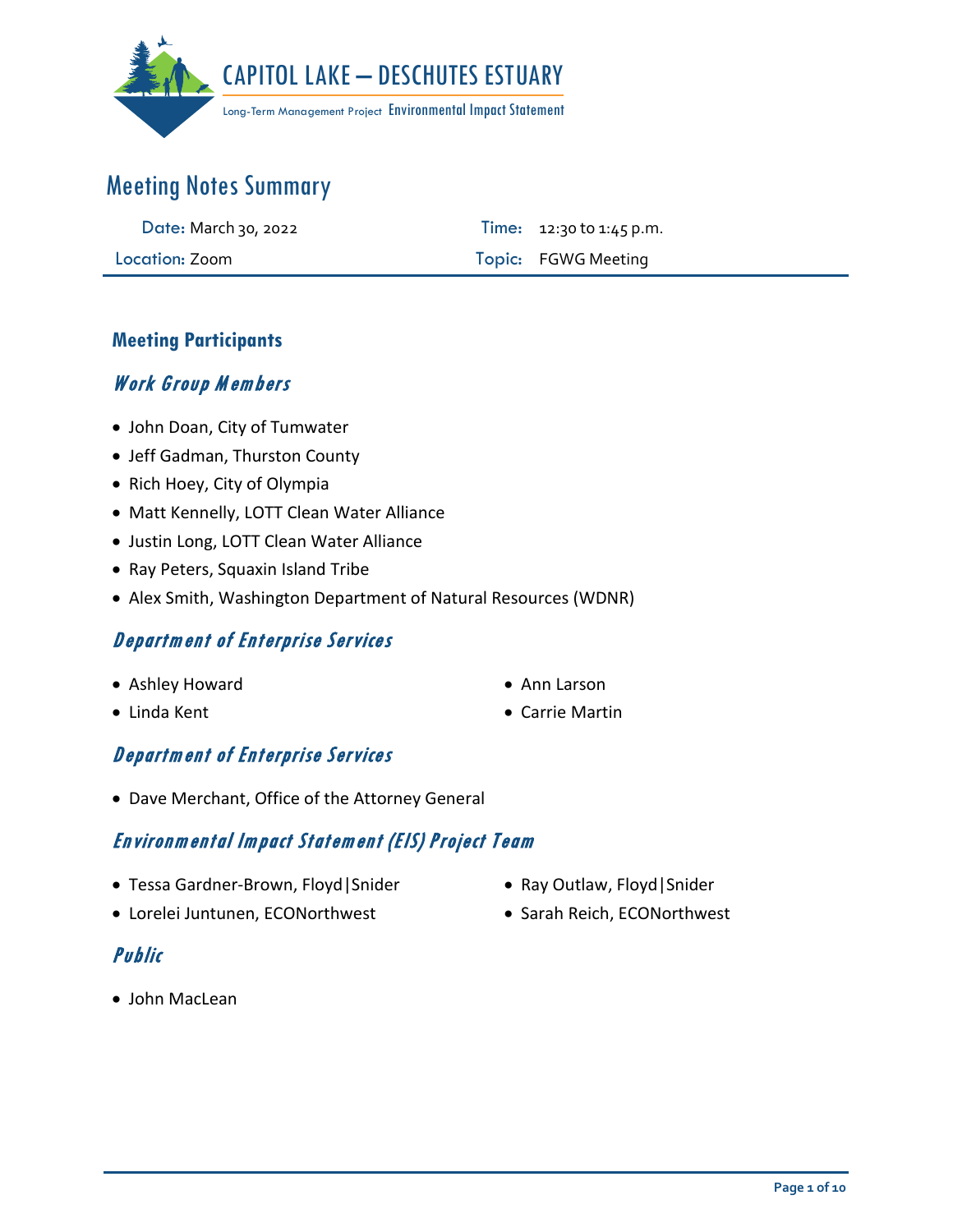

| Date: March 30, 2022 | Time: $12:30$ to $1:45$ p.m. |
|----------------------|------------------------------|
| Location: Zoom       | Topic: FGWG Meeting          |

#### **Meeting Notes Summary**

### Welcome and Introductions

Carrie Martin, Enterprise Services Project Manager, welcomed attendees to the March 30, 2022 Funding and Governance Work Group (FGWG) meeting. Noting the group last met almost one year ago. She led a round of introductions which include two new members: Ashley Howard, Enterprise Services Chief Financial Officer, and Alex Smith, WDNR.

Sarah Reich reviewed the meeting objectives and agenda which focusses on the importance of the FGWG's work to support delivery of the Final EIS.

### Review Goals and Objectives of FGWG Process

Sarah briefly reviewed the direction from the state legislature which prescribes what information must be included in the Final EIS with regard to funding and governance.

Engrossed Substitute House Bill 2380 states that Enterprise Services shall identify conceptual options for shared funding and shared governance.

Sarah also referenced the entities that comprise the FGWG, which has not changed.

She then reviewed the FGWG's guiding principle as established in the 2016 Phase 1 Report:

- 1. Dedicated and secure funding sources.
- 2. Those who contribute to the problem should participate in funding or paying for the solution.
- 3. Those who benefit from the solution should participate in funding or paying for the solution.
- 4. Shared distribution of costs.
- 5. State participation.
- 6. Watershed-wide in scale.
- 7. Manageable governance.
- 8. Commitment to a long-term collaborative process.
- 9. Adequately resourced administration.
- 10. Support the goals and objectives of the long-term management plan and the future of the overall watershed.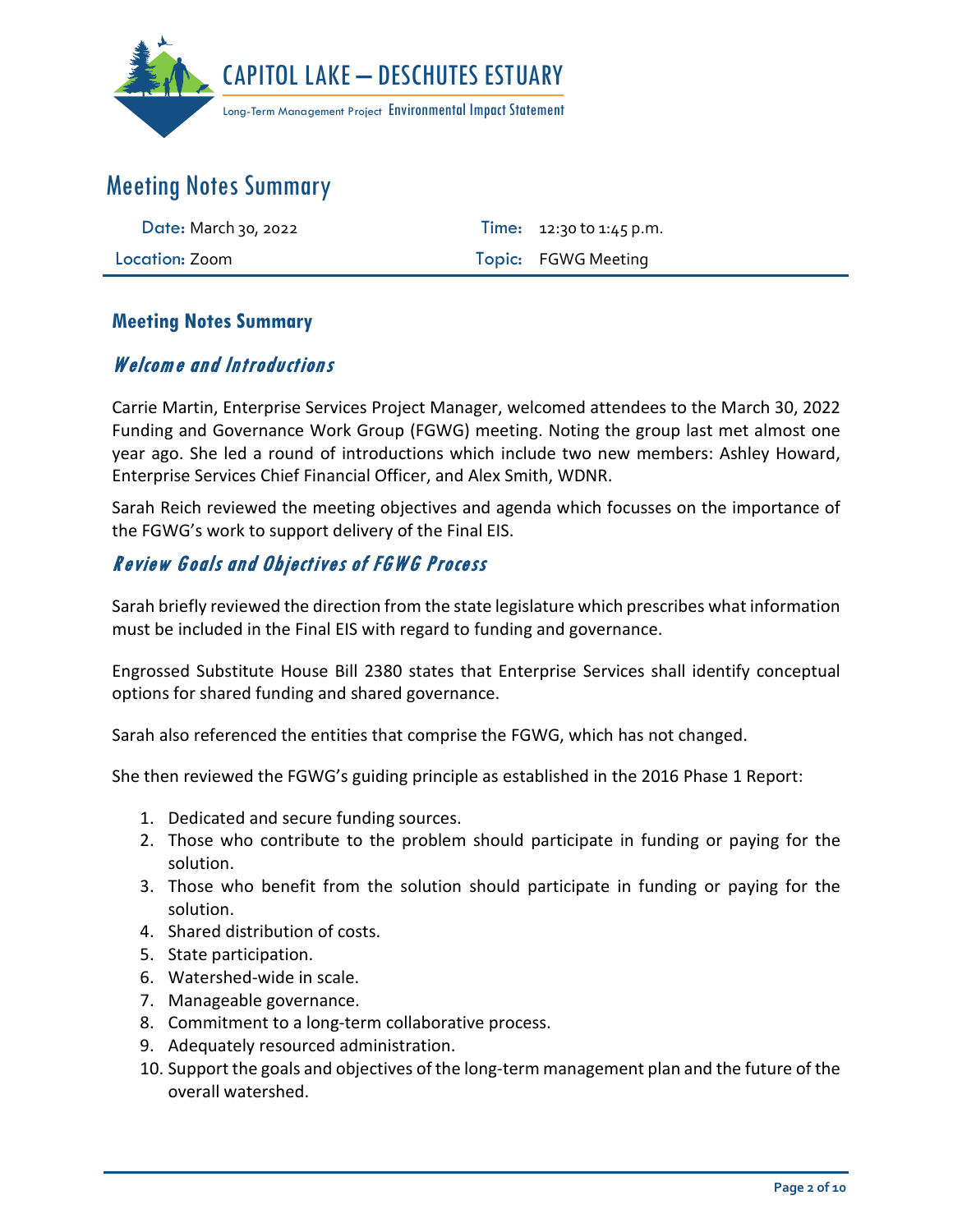

| <b>Date: March 30, 2022</b> | Time: $12:30$ to $1:45$ p.m. |
|-----------------------------|------------------------------|
| Location: Zoom              | Topic: FGWG Meeting          |

Sarah noted the FGWG agreed to reconvene following the identification of a preferred alternative and added that Enterprise Services has invited legislative participation to future meetings. Given the legislature is ultimately responsible for funding construction, and that the state currently has governance responsibility for the waterbody, it would be valuable to have their input to increase certainty of outcomes.

She then revisited the FGWG funding recommendations as described in the Draft EIS:

- Construction funding should remain the state's responsibility
- Long-term funding:
	- o Estuary Alternative funding responsibilities could be shared
	- $\circ$  Managed Lake Alternative funding would be the responsibility of the state
	- o Hybrid Alternative funding responsibilities are unknown

## Goals and Objectives for FGWG in 2022

Sarah said the primary goal for the FGWG is to adopt a governance model, funding strategy, and cost allocations that provide management certainty for the likely preferred alternative. This includes the following:

- Develop a funding allocation strategy to ensure long-term funding needs are met.
- Identify a governance framework to assign roles and responsibilities for long-term management.
- Prepare a legal agreement that outlines commitments and presents the path and timeline for legal implementation of governance and funding.
- Address questions about roles and responsibilities for federal, state, local, tribal, and private entities.

*Question: Is there an existing charter for the FGWG that defines how decisions are made or things like that? It may be good to think about that given there are challenging decisions to be made.* 

*Response: Enterprise Services did not develop a charter relative to decision-making process but will consider that suggestion.*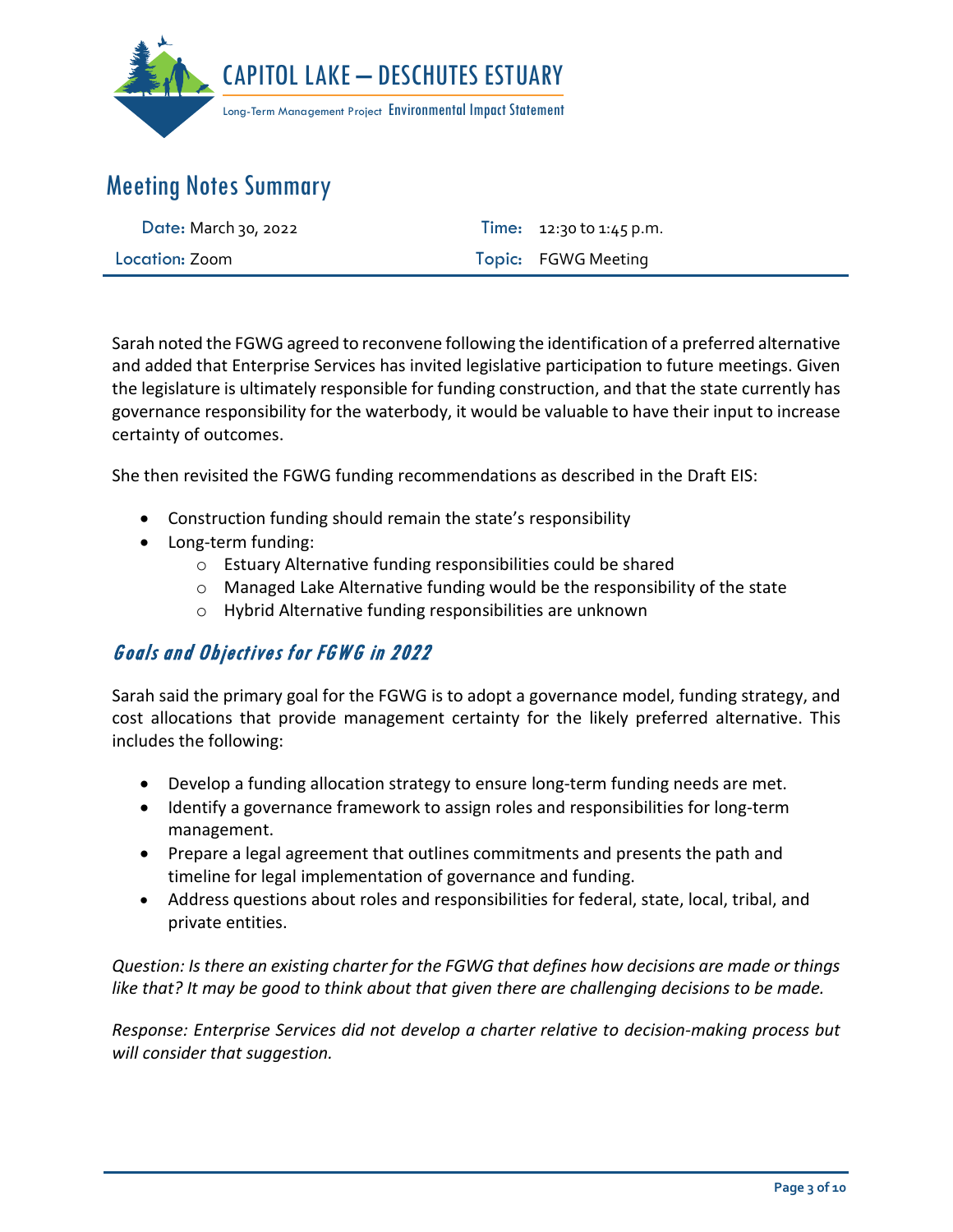

| Date: March 30, 2022 | <b>Time:</b> $12:30$ to $1:45$ p.m. |
|----------------------|-------------------------------------|
| Location: Zoom       | Topic: FGWG Meeting                 |

*Question: Do we envision this as being a single agreement that would take us into construction and long-term management?*

*Response: That decision has not been made yet. The initial vision was a single document that would have those two parts, but it could be two agreements.* 

Sarah explained that uncertainty about future funding availability for maintenance dredging was a common theme of Draft EIS comments, which reinforces the importance of this work, given the potential impact of sediment to downstream navigation. This theme is common to downstream users including the marinas, recreational boating interests, and the Port of Olympia.

*Comment: The path the FGWG chose was the correct one given the information we had at the time.* 

*Question: Nothing would happen until this group makes a decision?*

*Response: Decision-making by this group will be extremely important to the legislature as they consider a funding package for construction.*

*Comment: This highlights what we've all known from the beginning that the key to unlocking this whole thing is dealing with sediment management. Now that we have a likely preferred alternative, we can turn to sediment management. That is the charge before us.*

## Proposed Process for FGWG in 2022

Sarah explained the FGWG has until roughly October to complete this critical work and explained the proposed timeline. The October timing allows the outcome of this group to be reflected in the Final EIS, and available for all stakeholders, including the legislature to review and understand.

| <b>Month</b> | <b>Proposed Meeting Topics</b>                                                                     |
|--------------|----------------------------------------------------------------------------------------------------|
| March        | Reconvene                                                                                          |
| Early April  | Review past work on governance model<br>Review past concepts for long-term cost allocation options |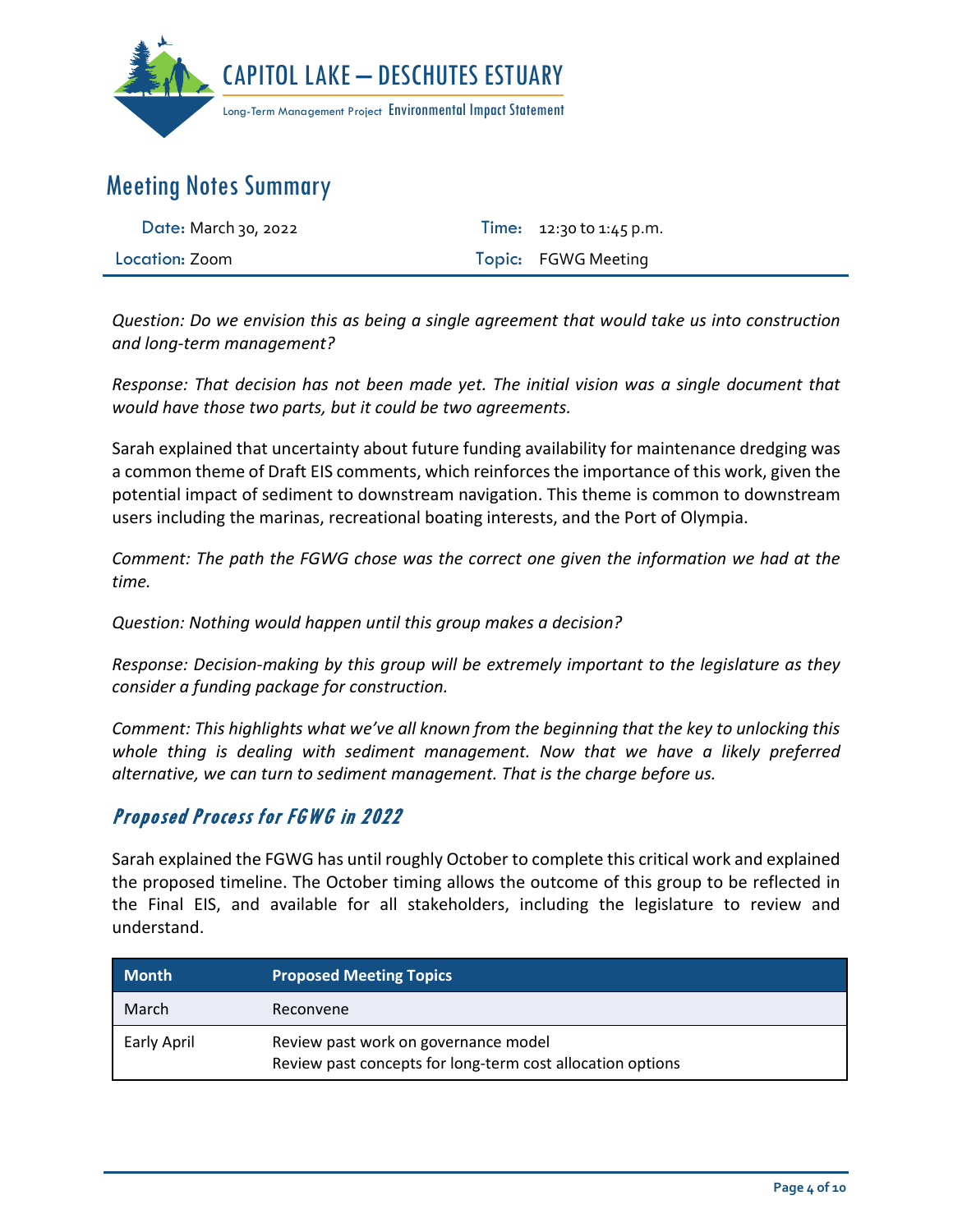

| Date: March 30, 2022 | <b>Time:</b> $12:30$ to $1:45$ p.m. |
|----------------------|-------------------------------------|
| Location: Zoom       | Topic: FGWG Meeting                 |

| <b>Month</b> | <b>Proposed Meeting Topics</b>                                                                                          |
|--------------|-------------------------------------------------------------------------------------------------------------------------|
| Late April   | Meet individually with FGWG/EWG representatives to discuss cost allocation<br>options and identify critical path issues |
| May          | Present options for cost allocation and governance<br>Move toward identifying a preferred option                        |
| June         | Formalize funding allocation and governance model agreement in principle                                                |
| July         | Meet individually with FGWG/EWG representatives to refine legal agreement                                               |
| August       | Prepare legal agreement for formal decision by each jurisdiction                                                        |
| Late Summer  | Formal votes/confirmation by member jurisdictions                                                                       |
| September    | Finalize legal agreement and formalize communication for Final EIS                                                      |
| October 31   | Final EIS issued (legislative target for delivery)                                                                      |

*Question: What happens if this group can't get to an agreement by October?*

*Response: It is important that we reevaluate that question based on where we are at that time. A legal agreement included in the Final EIS delivered in October would increase certainty for the legislature as an capital budget request is evaluated for design and permitting. If we fall short, let's address that when we get there but the legislature has asked for this; it could jeopardize construction funding if we don't reach a long-term agreement.* 

*Question: What are the specifics in the legislation?*

*Response: Engrossed Substitute House Bill 2380 states that Enterprise Services shall:* 

- *Identify conceptual options and degree of general support for shared funding by state, local, and federal governments and potentially other entities*
- *Identify one or more conceptual options for long-term shared governance of a future management plan…*

*Comment: If this agreement is in place, it will go a long way. Our sticking point is going to be what happens if there is a funding gap after we learn what individuals are willing to pay for.*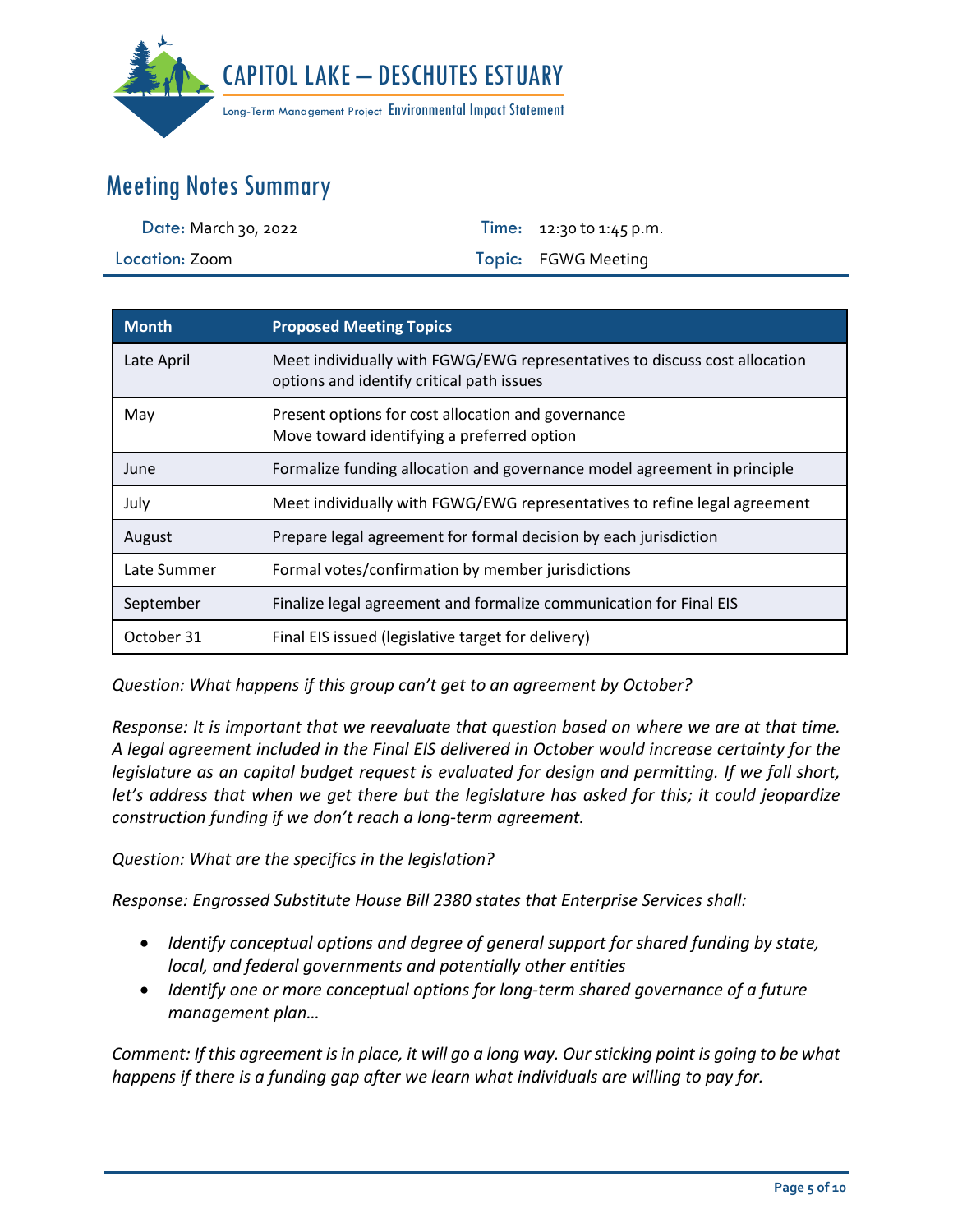

| Date: March 30, 2022 | <b>Time:</b> 12:30 to 1:45 p.m. |
|----------------------|---------------------------------|
| Location: Zoom       | Topic: FGWG Meeting             |

*Comment: This is obviously a very aggressive timeline. There are some big policy decisions here. Agencies can get bogged down even for small amounts of money. It is going to be important to think about how to engage our policy makers in this conversation. I don't see that in the schedule.* 

*Response: The meetings in April and July are intended for you to draw others from your organization into that conversation, including Executive Work Group representatives and others*  that may be needed. We will share this presentation via email, so everyone has the proposed plan. *We are asking that you start the work now in preparation for those April meetings to identify critical paths and internal decision-making processes so that we can identify how this can all fit together within the time we have. We have worked with the assumption that it was best to reconvene the FGWG after a likely preferred alternative was identified. However, we needed to be certain that the likely preferred alternative was identified in a defensible and transparent way. That set the timing in March to begin this work and the legislature set the end point in October, when the Final EIS must be delivered. We understand it is aggressive but those are the factors that defined this schedule.* 

*Comment: We are grateful the likely preferred alternative has been announced and that we are where we are.*

### Planning-Level Costs

Tessa Gardner-Brown reviewed the planning-level costs as presented in the Draft EIS. See [presentation slide 10.](https://capitollakedeschutesestuaryeis.org/Media/Default/documents/CLDE_EIS_FGWG_Presentation_2022-0330_final.pdf) She explained how costs were divided and key assumptions. Tessa noted the 30-year cost estimates only focus on sediment management. Other management requirements like adaptive management will be better defined during design and permitting.

Tessa noted this information is presented in Chapter 7 [of the Draft EIS.](https://capitollakedeschutesestuaryeis.org/Media/Default/DraftEIS/11-Capitol-Lake-Deschutes-Estuary-Draft-EIS-Chapter-7.pdf) She encouraged participants to review this 12-page chapter.

She then briefly reviewed the following project goals that were established during Phase 1, noting all alternatives were designed to achieve these goals:

- Project goals
	- o Improve water quality
	- o Improve ecological functions
	- o Manage sediment accumulation and future deposition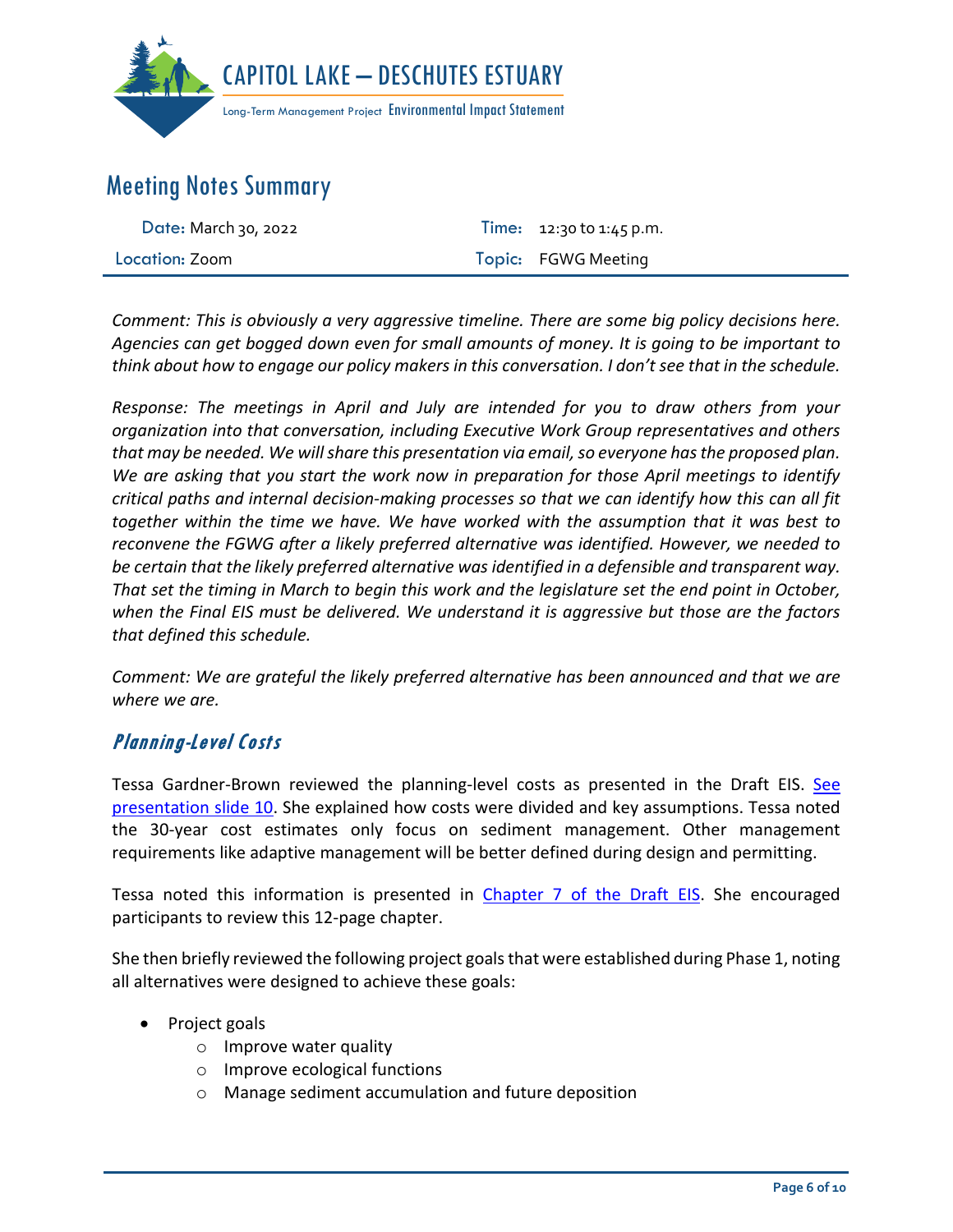

| Date: March 30, 2022 | Time: $12:30$ to $1:45$ p.m. |
|----------------------|------------------------------|
| Location: Zoom       | Topic: FGWG Meeting          |

- o Enhance community use
- Project components also screened for:
	- o Economic sustainability
	- o Environmental sustainability

Tessa described the planning-level cost assumptions as follows, then briefly reviewed the construction cost estimate for the Estuary Alternative for reference.

- Developed by civil, environmental, and coastal engineers on the EIS Project Team
- Considered Class 4 estimates, by standards established by the Association for the Advancement of Cost Engineering
- Reflect an accuracy variation of (minus) 25% and + (plus) 35%
- Assume a 3.5% annual escalation
- Reflect actual costs for similar work on recent projects
- Include estimates for design and permitting, construction, and long-term sediment management

She also noted that [more detailed estimates are available on the project website.](https://capitollakedeschutesestuaryeis.org/library#accord-deis-sups)

*Question: Are these the Class 4 estimates that went into creating that cost range? These are 1-2 years old?*

*Comment: Correct, these were used to create the range and are in 2020 dollars, escalated at 3.5% annually.*

*Question: Are there Draft EIS comments that potentially could increase these costs?* 

*Response: There are comments that could potentially change the costs. We are not in a position to indicate which direction at this time. Key line items that may change include the 5th Avenue Bridge replacement due to efforts to avoid long-term closure; and stormwater and utility upgrades relative to saltwater intrusion.* 

*Comment: We are grateful that Enterprise Services is meeting with Olympia to talk about 5th Avenue.*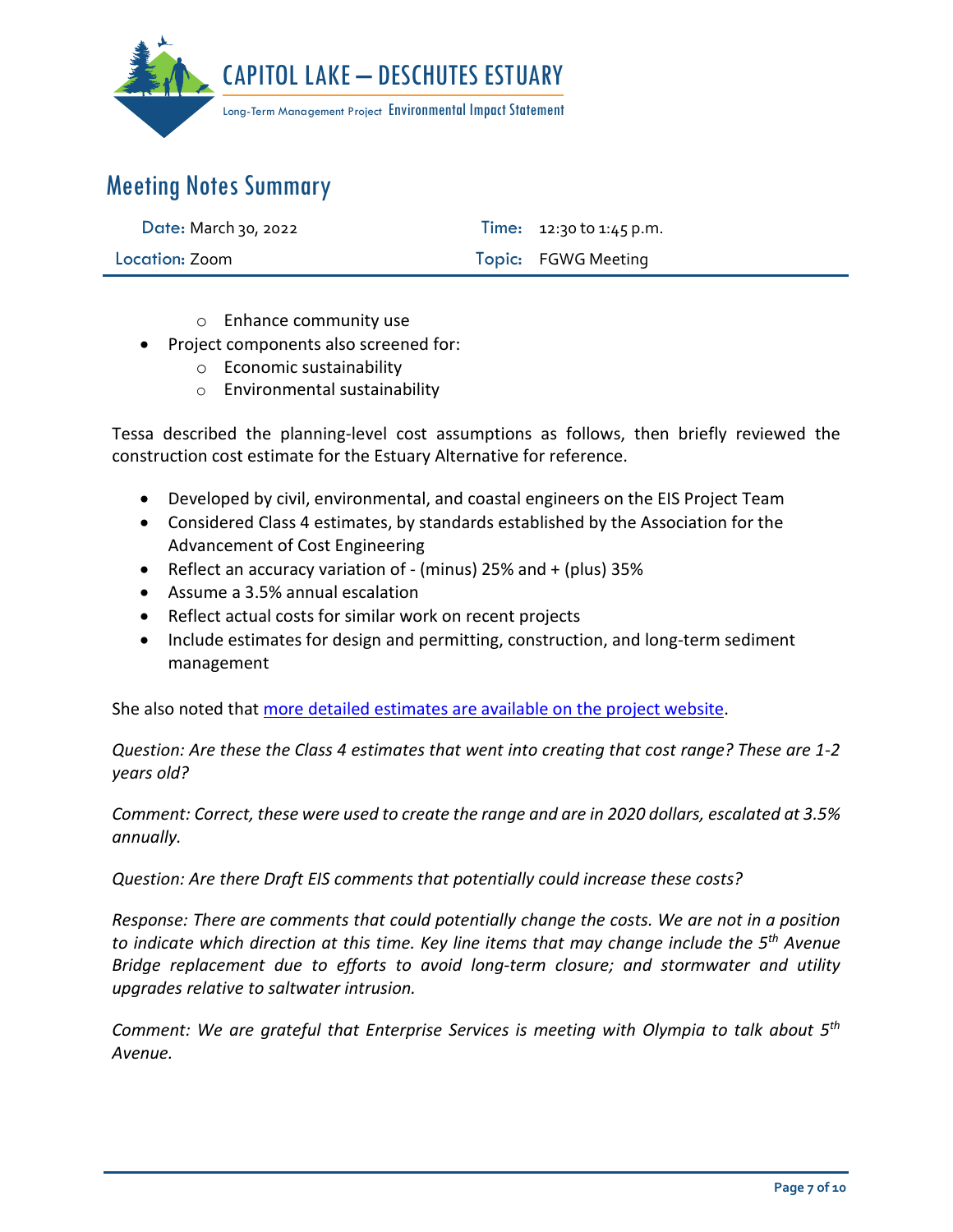

| Date: March 30, 2022 | Time: $12:30$ to $1:45$ p.m. |
|----------------------|------------------------------|
| Location: Zoom       | Topic: FGWG Meeting          |

Carrie noted Enterprise Services did receive supplemental funding to look into a funding strategy for construction and how the project might qualify for federal, state or local funding. Initial conversations are beginning soon.

*Question: These are all construction costs that would be state responsibility, right?*

*Response: We understand that is the FGWG recommendations, but we wanted to give you the opportunity to see these and be familiar.*

*Comment: For this group we should escalate these numbers to the higher number for our discussions.*

Tessa then reviewed the costs estimate and assumptions for long-term sediment management. She explained the estimates were informed by existing dredging frequencies and hydrodynamic and sediment transport numerical modeling. Dredging would only occur along the eastern shore of West Bay and in Federal Navigation Channel because it is not necessary along the west side of West Bay due to intertidal habitat along that shoreline and historically shallow water depths. Dredging is estimated to occur at an estimated frequency of 6 years to minimize impacts from sediment accumulation and maintain navigability, but annual sediment monitoring would be required to understand exact locations and timing.

She explained that the estimated sediment management costs are \$48 – \$101 million over the 30-year project time horizon for in-water disposal or \$367 – \$660 million for upland disposal. The Draft EIS analysis suggests that in-water disposal would be feasible under the Estuary Alternative.

*Question: How can you be confident about the lack of invasive species in the sediment?*

*Response: There is inherent uncertainty, but we know that sediment and debris move through the dam into Budd Inlet under existing conditions. To date there are no known populations of mud snails in West Bay despite that transport of material that has been in Capitol Lake with New Zealand mudsnail (NZMS). We also looked at salinity levels, and the salinity levels along with water depths and location of dredging suggest that a NZMS population would not establish in West Bay. In addition, for the Final EIS we are going to conduct a survey to confirm mud snail distribution.* 

*Comment: WDNR is increasing in-water disposal fees over the next 10 years. Fees would be required to dispose of sediment at the Anderson/Ketron site.*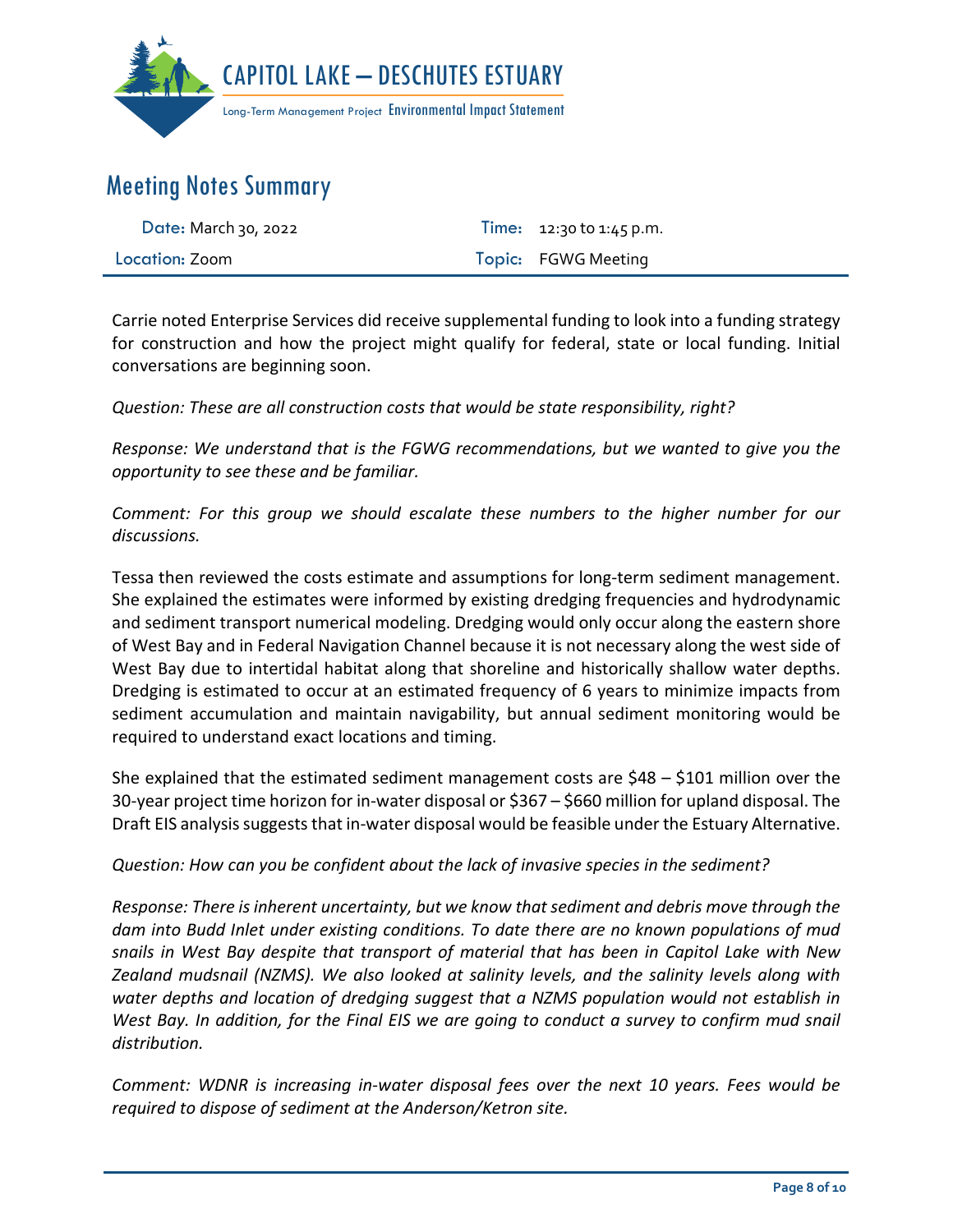

| Date: March 30, 2022 | <b>Time:</b> $12:30$ to $1:45$ p.m. |  |
|----------------------|-------------------------------------|--|
| Location: Zoom       | Topic: FGWG Meeting                 |  |

*Comment: It is useful to know that sediment disposal requirements could change. We need to think through the unknowns that could come up years from now. We are talking about costs that could be 6 times greater.*

Tessa reviewed the predicted annual rate of sedimentation for the areas that would require dredging under the Estuary Alternative to maintain navigation. She described the estimated dredging frequencies at various locations [\(see presentation slide 16\)](https://capitollakedeschutesestuaryeis.org/Media/Default/documents/CLDE_EIS_FGWG_Presentation_2022-0330_final.pdf) and noted dredging would occur where shoaling occurs, where it is needed for navigability.

Tessa added that sedimentation under the Estuary Alternative would be consistent with rates that existed prior to dam construction.

*Question: Does deposition drop off when you get out to West Bay marina?*

*Response: It drops off quite consistent with existing conditions. We don't see the change in those areas as potential significant impact.*

## Capital Expenditures Across 30 Years

Ray Outlaw described the scale of expenditures for long-term maintenance over 30 years. As noted earlier, there are small annual costs for survey work to understand where sediment is accumulating. The larger expenditures occur approximately every six years, which aligns with the dredging frequencies discussed in the previous slide. Ray noted these are estimates both in terms of frequency and magnitude of costs that would be verified and adjusted based on actual conditions. It is important to anticipate these peaks in expenditures for planning purposes but also recognizing the average annual costs, especially if shared by multiple parties, would look much different.

Ray described the timeline of expenditures. As previously mentioned, the legislature recently provided Enterprise Services with additional funding to support development of a construction funding strategy that leverages all possible funding sources, especially federal. Enterprise Services expects to submit a capital request for design and permitting this year, for inclusion in the 2023 capital budget. If funding was authorized that would allow design and permitting to begin as early as mid-2023 and would take 3-5 years. That would mean construction begins in the 2026-2028 timeframe, again dependent on funding availability. That all results in completing construction as early as 2035, assuming there are no delays to funding or the design and